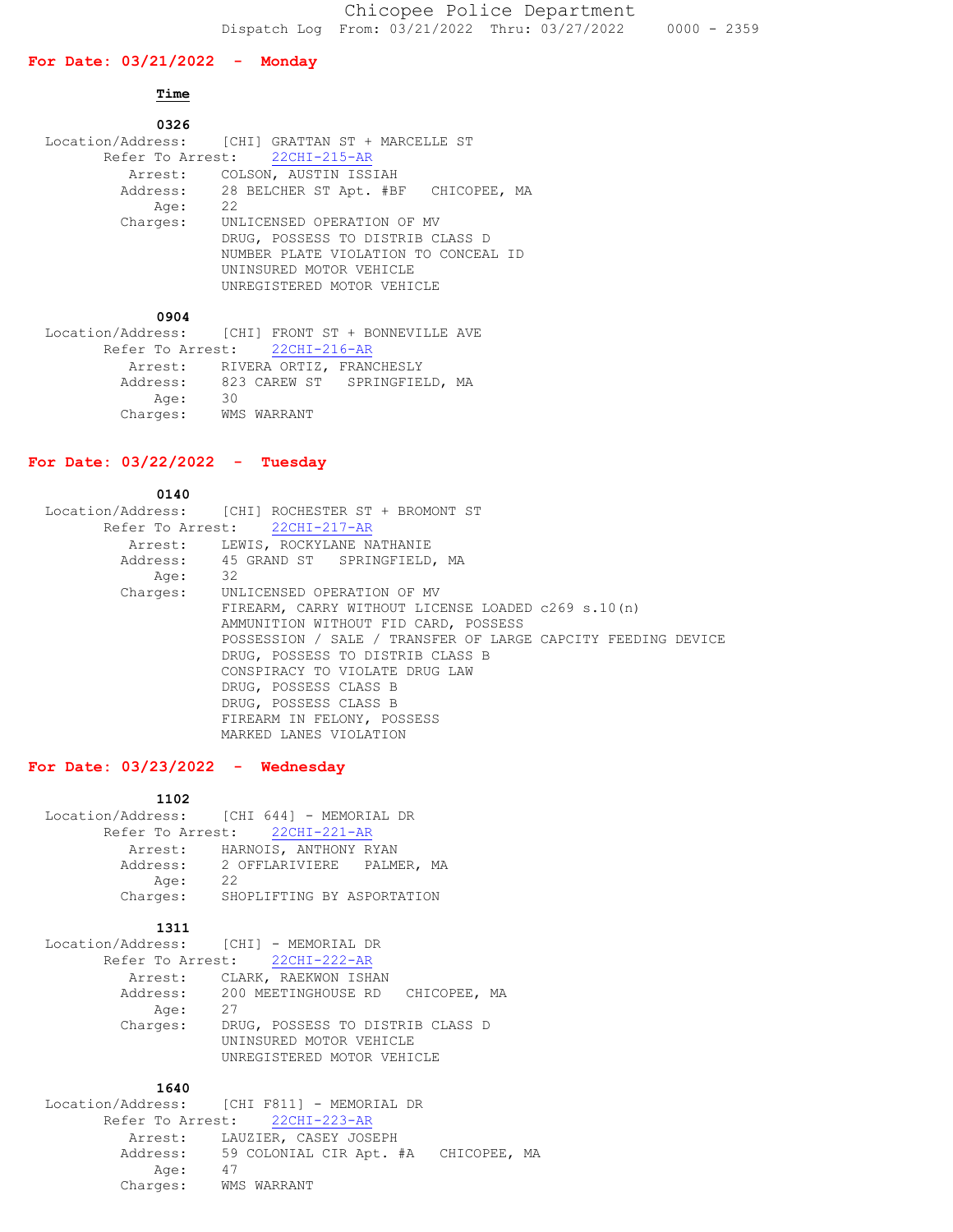**2351** Location/Address: [CHI 1027] - MEMORIAL DR Refer To Arrest: 22CHI-225-AR Arrest: GROSS, JANA R Address: 99 PINE ST SPRINGFIELD, MA Age: 43 Charges: OUI-LIQUOR OR .08% NEGLIGENT OPERATION OF MOTOR VEHICLE

#### **2356**

|      | Location/Address: [CHI 1761] - MEMORIAL DR        |
|------|---------------------------------------------------|
|      | Refer To Arrest: 22CHI-226-AR                     |
|      | Arrest: GONZALEZ, JAVIS JACOB                     |
|      | Address: 77 JOHNSON ST FL Apt. #2 SPRINGFIELD, MA |
| Age: | -18                                               |
|      | Charges: DRUG, POSSESS CLASS A                    |
|      | LIQUOR, PERSON UNDER 21 POSSESS                   |

#### **For Date: 03/24/2022 - Thursday**

 **0919**

 Location/Address: [CHI] SCHOOL ST Refer To Arrest: 22CHI-227-AR Arrest: QADIR, MUNIR Address: 12 CHAPMAN ST Apt. #B6 CHICOPEE, MA Age: 35 Charges: DRUG, POSSESS TO DISTRIB CLASS A, SUBSQ. COCAINE, TRAFFICKING IN, 100 GRAMS OR MORE, LESS THAN 200 GRAMS POSSESSION OF FIREARM W/O A LICENSE POSSESSION OF FIREARM W/O A LICENSE AMMUNITION WITHOUT FID CARD, POSSESS FIREARM, STORE IMPROP FIREARM, STORE IMPROP RESIST ARREST MANUFACTURING CLASS B

## **For Date: 03/25/2022 - Friday**

 **2334**

 Location/Address: [CHI F234] - CHICOPEE ST Refer To Arrest: 22CHI-230-AR Arrest: CLARE, MICHAEL J Address: 26 GUERIN ST CHICOPEE, MA Age: 61 Charges: WMS WARRANT

### **For Date: 03/26/2022 - Saturday**

 **0205**

|      | Location/Address: [CHI] FRONT ST + GROVE ST |
|------|---------------------------------------------|
|      | Refer To Arrest: 22CHI-231-AR               |
|      | Arrest: PETERS, ANNA MARIE                  |
|      | Address: 575 GRANBY RD SOUTH HADLEY, MA     |
| Age: | 42                                          |
|      | Charges: OUI-LIQUOR OR .08%                 |
|      | MARKED LANES VIOLATION                      |
|      | SEAT BELT, FAIL WEAR                        |
|      | NEGLIGENT OPERATION OF MOTOR VEHICLE        |

#### **For Date: 03/27/2022 - Sunday**

 **0042**

|          | Location/Address: [CHI 366] - CHICOPEE ST     |
|----------|-----------------------------------------------|
|          | Refer To Arrest: 22CHI-234-AR                 |
|          | Arrest: CUPELES-RESTO, MICHAEL JAVIER         |
|          | Address: 40 GARNET ST Apt. #2 FITCHBURG, MA   |
| Age:     | -26                                           |
| Charges: | LICENSE REVOKED AS HTO, OPERATE MV WITH       |
|          | SPEEDING RATE OF SPEED EXCEEDING POSTED LIMIT |
|          | NEGLIGENT OPERATION OF MOTOR VEHICLE          |